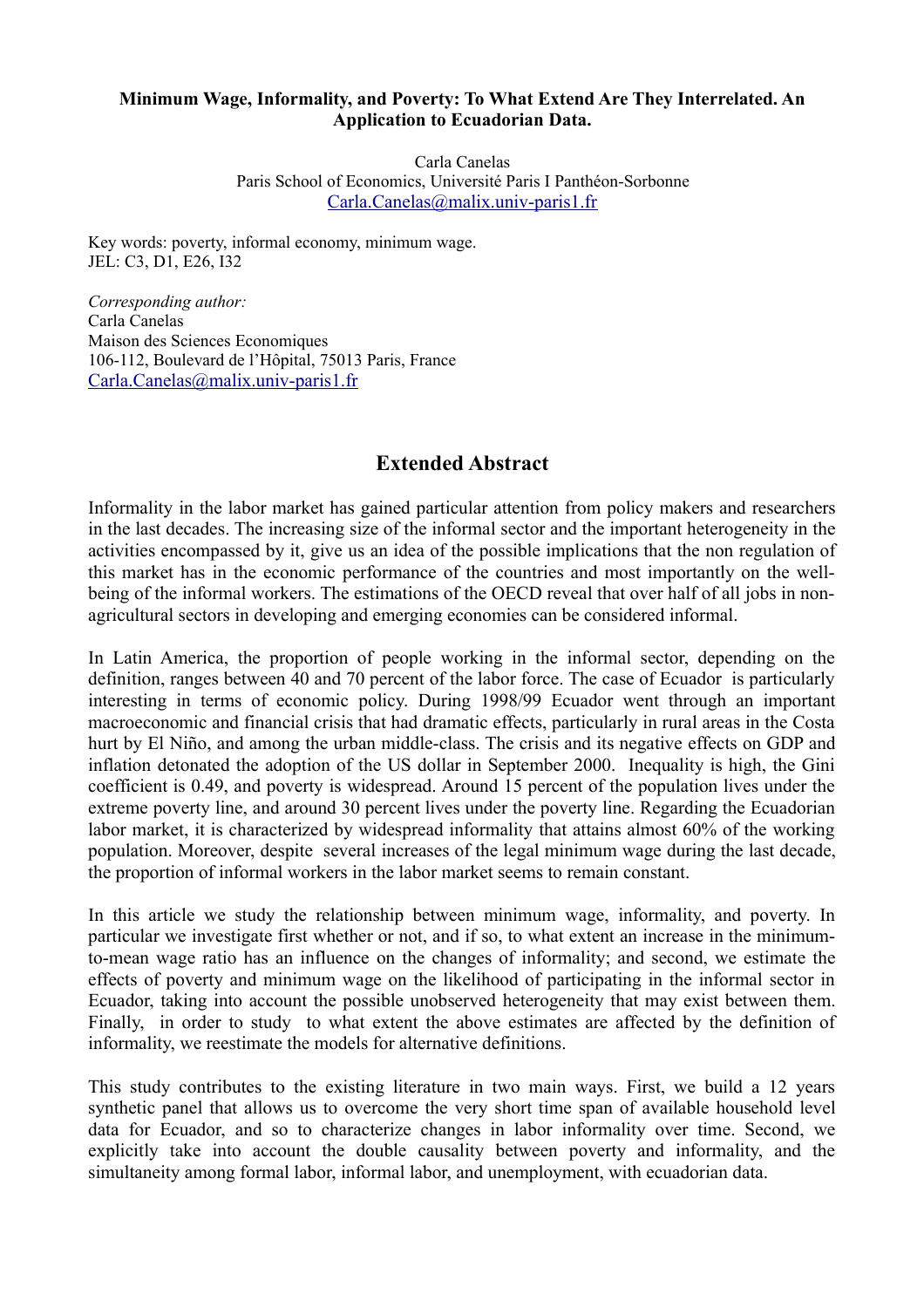Regarding the data and the econometrics techniques, we constructed a pseudo-panel dataset using survey data on the ecuadorian labour market from the year 2000 to 2012. In order to account for possible unobserved heterogeneity between formal and informal sector employment and unemployment, on the estimation of the effects of changes in the minimum wage, we use the Seemingly Unrelated Regression estimator. The same general method is adopted to estimate the effects of poverty and minimum wage on the likelihood of participating in the informal sector, by means of a recursive bivariate probit model, with poverty as the endogenous variable.

## **Datasets:**

The dataset used in this article, comes form the National Survey of Employment and Unemployment (ENEMDU) for the years 2000 to 2012.

The sampling unit is a dwelling or housing structure, and information regarding the household or households occupying each dwelling is collected. In despite of this, the dataset display some socioeconomic and demographic information, separately, for all individuals in the sample; therefore, in order to get the household total, we aggregate the information over all the individual members of the household. Incomes reported in the surveys are gross of taxes, and they are disaggregated in such a way that information regarding social benefits such as holiday bonus, the thirteenth and fourteen wages, and contributions to social security can be recovered. There are three sources of labor income: main job, secondary job, and other jobs; and different sources of non-labor income. Even though, the measurement of non-monetary income is particularly difficult, and the incorrect report of these figures (which are often inflated) can conjure up an image of a more egalitarian distribution of income than is actually the case, the exclusion of it can impart serious biases to estimates of inequality, especially in developing countries. Since in the case of Ecuador, nonmonetary income accounts for 20% to 30% of the total income, for the present analysis, all type of income sources (labor, pension, rent, private and public transfer, etc.) are considered.

Some adjustments are made in the construction of the Ecuadorian dataset from the original surveys data. First, we work with a reduced sample of households in which the household head is aged between 21 and 70 years old. Second, given that some pension and governmental transfer incomes are mistakenly reported, we impute the official value for these cases. Third, incomes were deflated by the consumer price index of November of the current year for the data coming from the December survey since the reference period for Income is the previous month to the one in which the interview takes place. Current incomes have been adjusted in order to reflect household composition and size. For this purpose, two equivalence scale were used. The first one: simple per capita income and the second one OECD scale, ( Square root scale). Fourth, the incomes of children less than ten years old are not included in the total value of the household income. Fifth, in the surveys there is a variable that assigns to every individual a position within the household; that is, the individual may be the head of the household, a spouse, a child, etc. Households with individuals assigned with the condition "domestic employee" are withdrawn of the sample because we cannot assume income pooling within the family since these individuals do not constitute a member of the family. The elimination of these households allows us to avoid possible problems related with economies of scale generated by the presence of domestic employees. Finally, an important consideration is that of the treatment of outliers. Following Schluter and Trede (1999) and Ayala and Sastre (2002) households whose equivalent income is situated below the first or above the 99th percentile were eliminated from the sample. The number of observations that were lost is relatively low: less than two percent of the total sample for each year. Following the literature, the analysis is restricted to positive earnings.